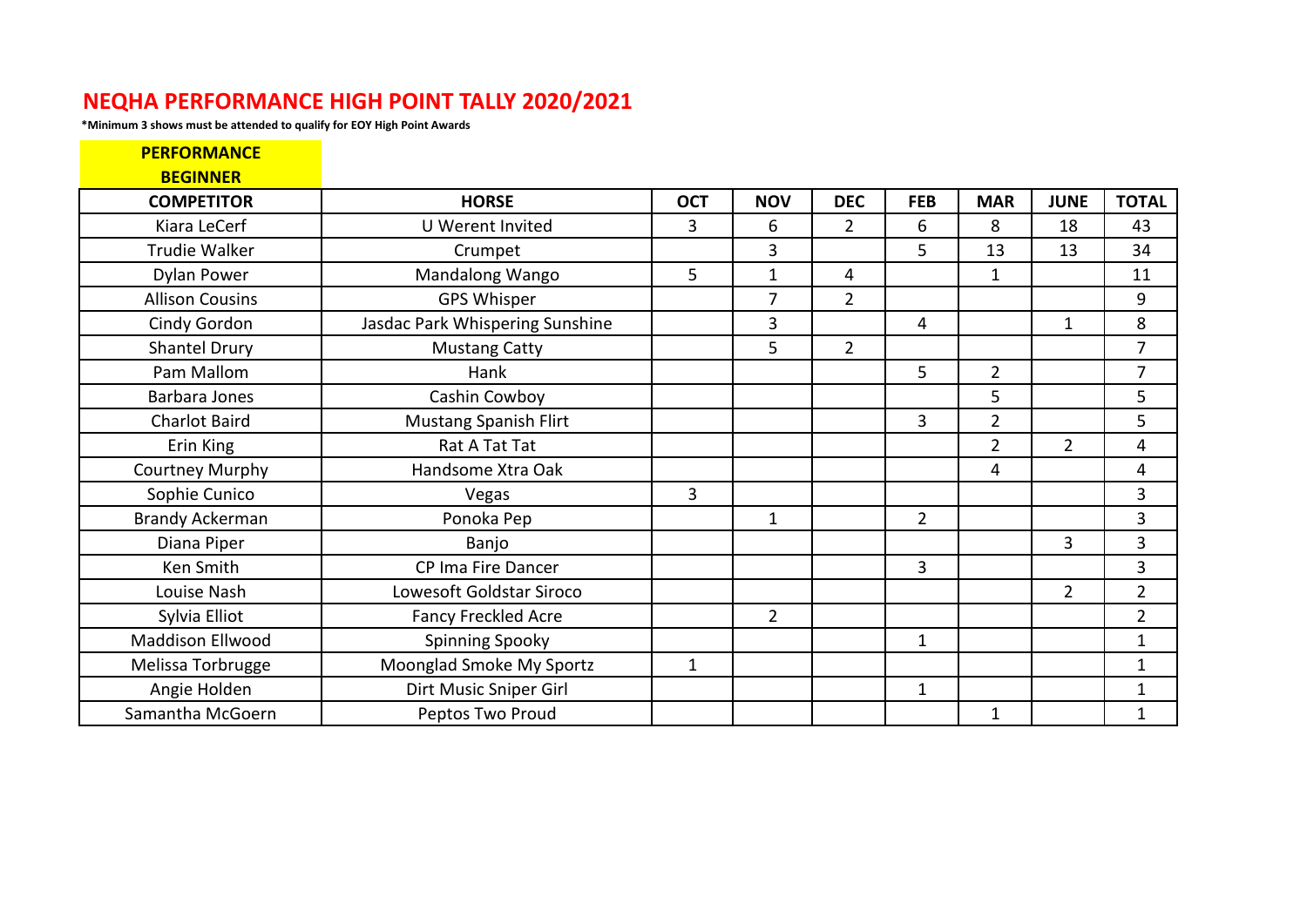## **LITTLE BUCKAROO & LEAD LINE**

| <b>COMPETITOR</b>   | <b>HORSE</b>                 | <b>OCT</b> | <b>NOV</b> | <b>DEC</b> | <b>FEB</b> | <b>MAR</b> | <b>JUNE</b> | <b>TOTAL</b> |
|---------------------|------------------------------|------------|------------|------------|------------|------------|-------------|--------------|
| <b>Tommy Stokes</b> | Arna                         |            |            |            |            |            |             |              |
| <b>Ivy Baird</b>    | <b>Mustang Spanish Flirt</b> |            |            |            |            |            |             |              |
| Zac McKnight        | <b>Bubba</b>                 |            |            |            |            |            |             |              |
| Jackson Spicer      | Roxy                         |            |            |            |            |            |             |              |
| Flyn Spicer         | Roxy                         |            |            |            |            |            |             |              |
| Annabelle Faint     | Montanna                     |            |            |            |            |            |             |              |

| <b>EWD</b>        |              |            |            |            |            |            |             |              |
|-------------------|--------------|------------|------------|------------|------------|------------|-------------|--------------|
| <b>COMPETITOR</b> | <b>HORSE</b> | <b>OCT</b> | <b>NOV</b> | <b>DEC</b> | <b>FEB</b> | <b>MAR</b> | <b>JUNE</b> | <b>TOTAL</b> |
| Stephen Smith     | Hank         |            |            |            |            |            |             |              |

| <b>YOUTH</b>      |                              |            |            |            |            |            |             |              |
|-------------------|------------------------------|------------|------------|------------|------------|------------|-------------|--------------|
| <b>COMPETITOR</b> | <b>HORSE</b>                 | <b>OCT</b> | <b>NOV</b> | <b>DEC</b> | <b>FEB</b> | <b>MAR</b> | <b>JUNE</b> | <b>TOTAL</b> |
| Dylan Power       | <b>Mandalong Wango</b>       |            |            |            |            |            |             |              |
| Paige Baird       | <b>Mustang Spanish Flirt</b> |            |            |            |            |            |             |              |
| Morgan Freeman    | Hot N Reddy                  |            |            |            |            |            |             |              |
| Macey Holden      | Docs Spin N Star             |            |            |            |            |            |             |              |
| Dylan Power       | <b>GB Harry Houdini</b>      |            |            |            |            |            |             |              |

| <b>AMATEUR</b>         |                          |            |            |            |            |            |             |              |
|------------------------|--------------------------|------------|------------|------------|------------|------------|-------------|--------------|
| <b>COMPETITOR</b>      | <b>HORSE</b>             | <b>OCT</b> | <b>NOV</b> | <b>DEC</b> | <b>FEB</b> | <b>MAR</b> | <b>JUNE</b> | <b>TOTAL</b> |
| <b>Trace Paterson</b>  | QXH Bedazzled            |            | 11         | 8          | 11         |            |             | 44           |
| Sarah Curtis           | Sophisticated Hick       |            |            |            |            |            |             | 12           |
| Natalie Camilleri      | Silvery Spur Bobs Chance |            |            |            |            |            |             | 10           |
| <b>Allison Cousins</b> | <b>GPS Whisper</b>       |            |            |            |            |            |             |              |
| Maria Jackson          | Gesta Silver Touch       |            |            |            |            |            |             |              |
| continued next page    |                          |            |            |            |            |            |             |              |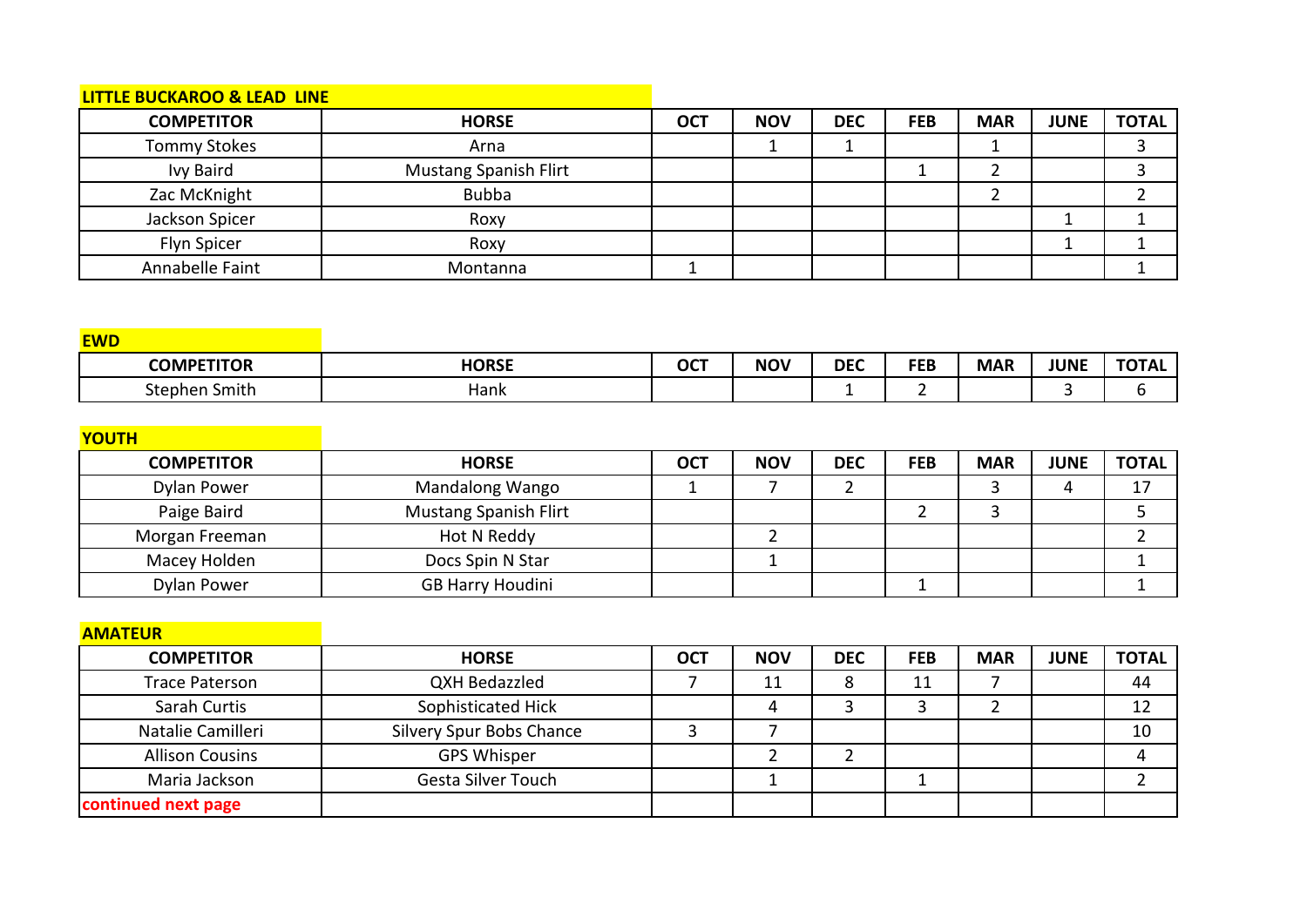| Dee Gavin              | <b>DMB</b> Gunslinger     |  |  |  |  |
|------------------------|---------------------------|--|--|--|--|
| Maria Jackson          | Mornjet Make Me Sum Cash  |  |  |  |  |
| Louise Nash            | Lowesoft Goldstar Siroco  |  |  |  |  |
| <b>Allison Cousins</b> | <b>Mustang Catty</b>      |  |  |  |  |
| <b>Travis Baird</b>    | Mustang Just Talkin To Ya |  |  |  |  |
| <b>Frances Coombes</b> | YB Seeking A Kiss         |  |  |  |  |

## **SELECT AMATEUR**

| <b>COMPETITOR</b>      | <b>HORSE</b>                   | <b>OCT</b> | <b>NOV</b>               | <b>DEC</b> | <b>FEB</b>     | <b>MAR</b> | <b>JUNE</b> | <b>TOTAL</b> |
|------------------------|--------------------------------|------------|--------------------------|------------|----------------|------------|-------------|--------------|
| Linda Café             | Double Oh Krymsum              | 10         | 10                       | 12         |                | 13         |             | 45           |
| Debbie Baker           | <b>Gentle Persuation</b>       | 5          | 4                        | 5          |                | 6          | 11          | 31           |
| Elizabeth Wagner       | <b>Wayouts Royal Gift</b>      |            |                          |            | 9              |            | 10          | 19           |
| <b>Frances Coombes</b> | <b>YB Seeking A Kiss</b>       |            | 3                        | 5          | 6              |            |             | 14           |
| Penny Webb             | Radical Jetstar                |            | $\overline{\phantom{0}}$ | 1          | 3              | 2          | 2           | 8            |
| Linda Café             | Ima Good Krymsun               |            |                          |            |                |            |             |              |
| Sandi Webb             | Peppys Lil Rebel               |            |                          | 3          | $\overline{2}$ |            |             | 5            |
| Jill Thompson          | <b>SKS Element Twenty Nine</b> |            |                          |            | 1              | 3          |             | 4            |
| Lesley Stewart         | Metal of Honor                 |            |                          |            | 3              |            |             | 3            |
| Linda Gilroy           | Having A Good Time             |            |                          |            |                | 2          |             | າ            |
| Michael McBride        | Daytona Rip N Chip             |            |                          |            |                |            |             |              |
| Sara Welk              | <b>Fascinator Down</b>         |            |                          |            |                |            |             |              |

| <b>JUNIOR HORSE</b> |                   |            |            |            |            |            |             |              |
|---------------------|-------------------|------------|------------|------------|------------|------------|-------------|--------------|
| <b>HORSE</b>        | <b>COMPETITOR</b> | <b>OCT</b> | <b>NOV</b> | <b>DEC</b> | <b>FEB</b> | <b>MAR</b> | <b>JUNE</b> | <b>TOTAL</b> |
| Sophisticated Hick  | Sarah Curtis      |            |            | 4          |            |            |             | 20           |
| Peppys Lil Rebel    | Sandi Webb        |            |            | 4          |            |            |             |              |
| Pikachu             | Kristie Sullivan  |            |            |            |            |            |             |              |
| continued next page |                   |            |            |            |            |            |             |              |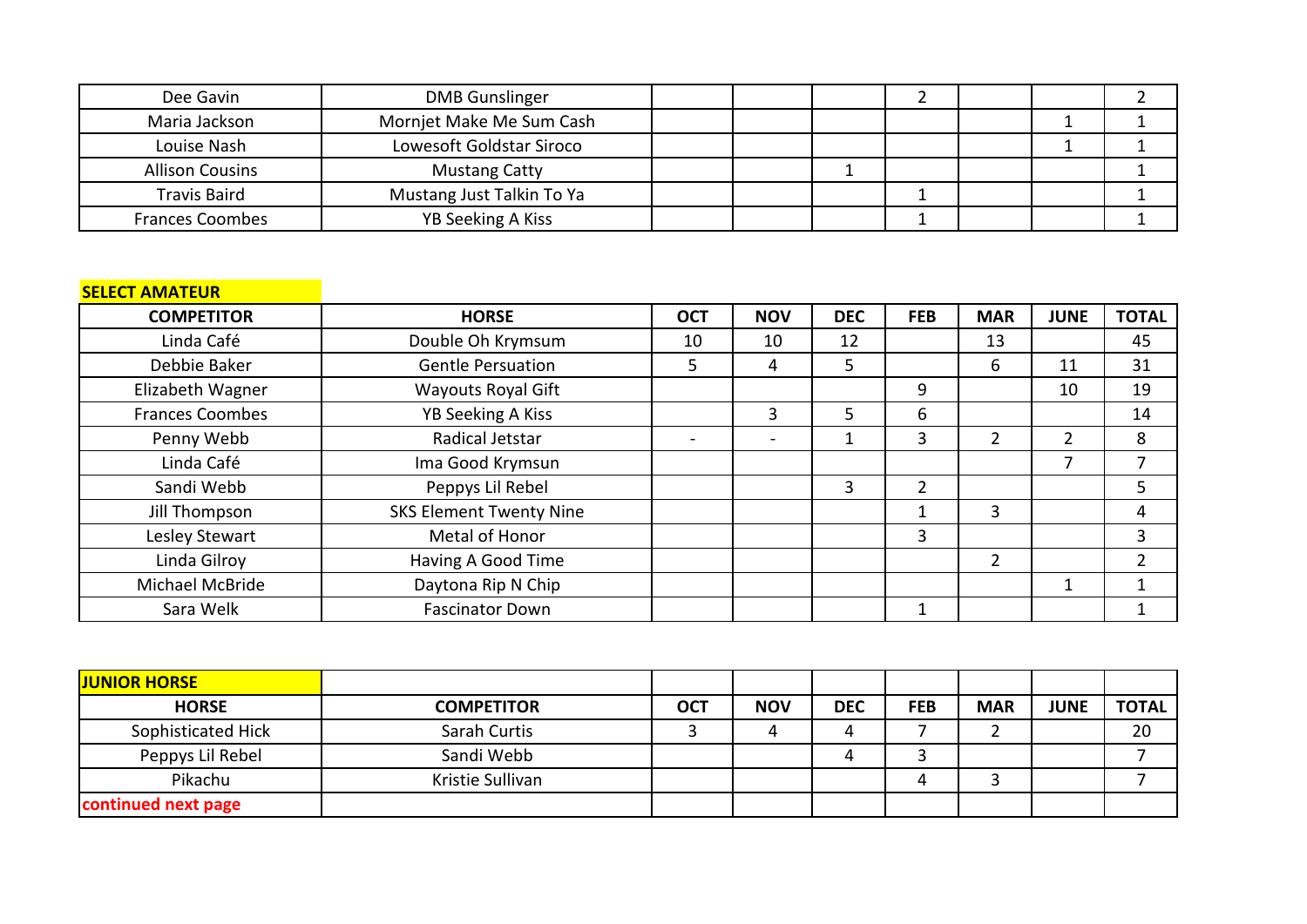| GPS Miss D'Or              | Michelle Garrett       |  |   |  |  |
|----------------------------|------------------------|--|---|--|--|
| <b>GPS One Posh Moment</b> | Michelle Garrett       |  |   |  |  |
| <b>GPS Whisper</b>         | <b>Allison Cousins</b> |  |   |  |  |
| SPH Jessie James           | Michelle Garrett       |  | 4 |  |  |
| REO Park Fancy Mea Dame    | Allan Briskey          |  |   |  |  |
| Gesta Silver Touch         | Maria Jackson          |  |   |  |  |
| <b>GB Harry Houdini</b>    | Dylan Power            |  |   |  |  |
| DP Linedancin              | <b>Tracy Foster</b>    |  |   |  |  |
| Rat A Tat Tat              | Erin King              |  |   |  |  |
| Ima Painted Chevy          | Allan Briskey          |  |   |  |  |

## **SENIOR HORSE**

| <b>HORSE</b>                | <b>COMPETITOR</b>         | <b>OCT</b>     | <b>NOV</b>     | <b>DEC</b>     | <b>FEB</b>     | <b>MAR</b>   | <b>JUNE</b>    | <b>TOTAL</b> |
|-----------------------------|---------------------------|----------------|----------------|----------------|----------------|--------------|----------------|--------------|
| Double Oh Krymsum           | Linda Café                | 10             | 12             | 8              |                | 6            |                | 36           |
| <b>QXH Bedazzled</b>        | <b>Trace Paterson</b>     | 8              | 7              | 4              | 10             | 5            |                | 34           |
| <b>Gentle Persuation</b>    | Debbie Baker              | 3              | 6              | 4              |                | 5            | 5              | 23           |
| <b>Tigers Sweet Invite</b>  | Stephanie Watson          | $\overline{2}$ | 4              | 1              | $\overline{2}$ | 5            |                | 14           |
| <b>YB Seeking A Kiss</b>    | <b>Frances Coombes</b>    |                | 4              | 3              | 4              |              |                | 11           |
| U Werent Invited            | Kiara LeCerf              |                | $\overline{2}$ | $\overline{2}$ | 4              |              | $\overline{2}$ | 10           |
| <b>Wayouts Royal Gift</b>   | Elizabeth Wagner          |                |                |                | 4              |              | 5              | 9            |
| Dark N Sultry               | Michelle Bruce/Barb Jones |                | 5              | 3              |                | $\mathbf{1}$ |                | 9            |
| Silver Spur Bobs Chance     | Natalie Camilleri         | 4              | 4              |                |                |              |                | 8            |
| Another Pepto               | Michelle Garrett          | 3              | 3              |                |                |              |                | 6            |
| Ima Good Krymsun            | Linda Café                |                |                |                |                |              | 6              | 6            |
| Tiger In The Palace         | Michelle Bruce            |                |                |                | 6              |              |                | 6            |
| <b>Qmatch Precious I Am</b> | Jo McConnell              |                |                |                | 4              |              |                | 4            |
| Mornjet Make Me Sum Cash    | Maria Jackson             |                |                |                |                |              | 4              | 4            |
| Cee N Somethin Hot          | Sue Williams              |                |                |                |                | 4            |                | 4            |
| continued next page         |                           |                |                |                |                |              |                |              |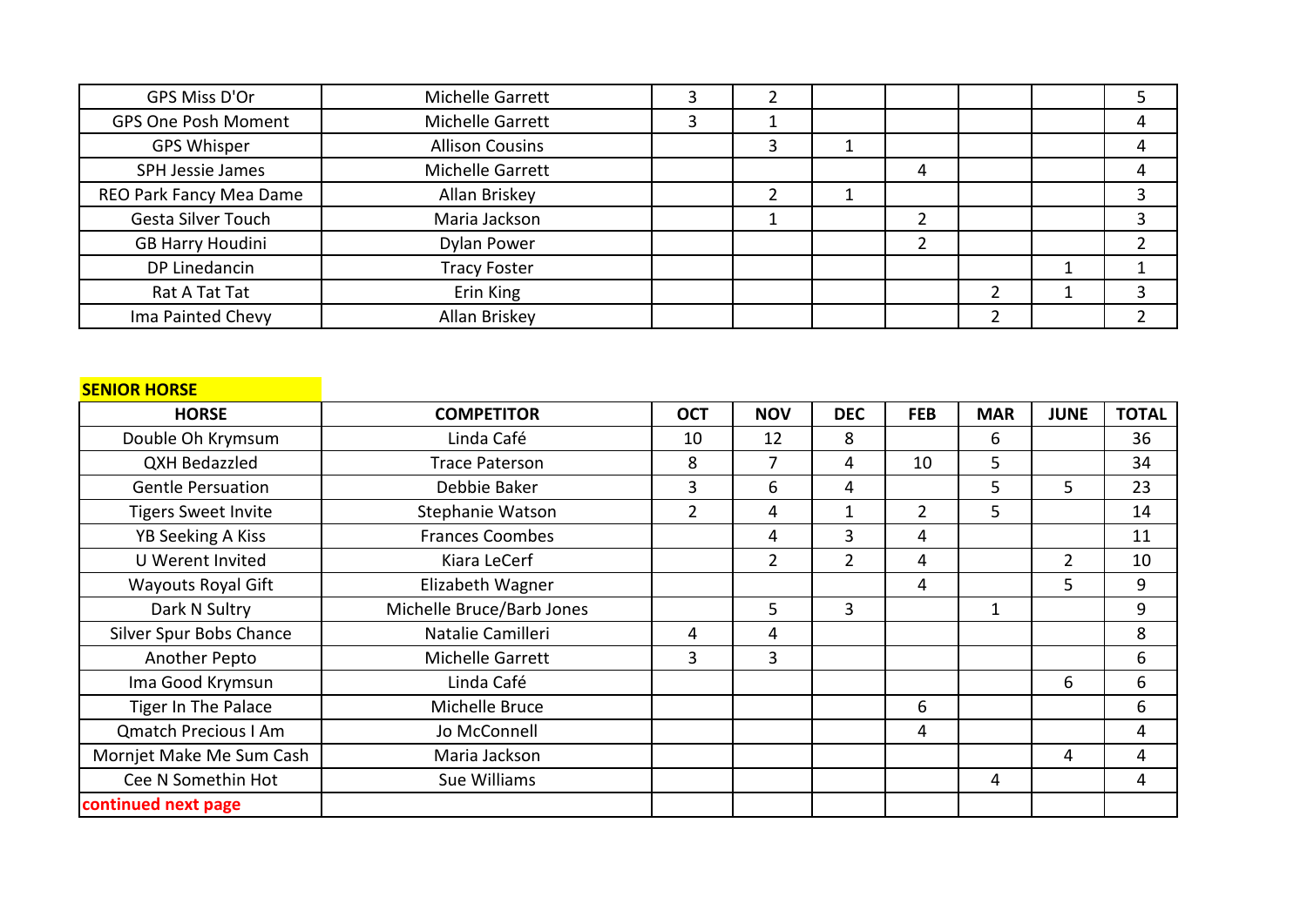| Lethal Genetics              | Michelle Smith O'Grady | 3 |  |   |        |  |
|------------------------------|------------------------|---|--|---|--------|--|
| TR Smart Rey                 | Jo McConnell           |   |  | 3 |        |  |
| Command To Hug               | Allan Briskey          |   |  | 3 |        |  |
| Radical Jetstar              | Penny Webb             |   |  |   |        |  |
| Lowesoft Goldstar Siroco     | Louise Nash            |   |  |   | ำ<br>∠ |  |
| <b>KPM Razor</b>             | Patricia Easy          |   |  |   |        |  |
| <b>Radical Dreamer</b>       | Jodie Nicholls         |   |  |   |        |  |
| <b>Mustang Spanish Flirt</b> | Paige Baird            |   |  |   |        |  |
| Havin A Good Time            | Linda Gilroy           |   |  |   |        |  |
| U Werent Invited             | <b>Huw Barratt</b>     |   |  |   |        |  |

| <b>YEARLING</b>            |                     |            |            |            |            |            |             |              |
|----------------------------|---------------------|------------|------------|------------|------------|------------|-------------|--------------|
| <b>HORSE</b>               | <b>COMPETITOR</b>   | <b>OCT</b> | <b>NOV</b> | <b>DEC</b> | <b>FEB</b> | <b>MAR</b> | <b>JUNE</b> | <b>TOTAL</b> |
| Each to their Roan         | Dylan Hughes        |            |            |            |            |            |             | 13           |
| Smooth Blue Denim          | Maria Jackson       |            |            |            |            |            |             | 10           |
| <b>Mustang Peggy Sioux</b> | <b>Travis Baird</b> |            |            |            |            |            |             | 10           |
| Flashtag                   | Stefan Wielebinski  |            |            |            |            |            |             |              |
| JTF Lopin Loot             | Michelle Garratt    |            |            |            |            |            |             |              |
| Only The Brave             | Neville Jones       |            |            |            |            |            |             |              |

| <b>2 YEAR OLD</b>            |                        |            |            |            |            |            |             |              |
|------------------------------|------------------------|------------|------------|------------|------------|------------|-------------|--------------|
| <b>HORSE</b>                 | <b>COMPETITOR</b>      | <b>OCT</b> | <b>NOV</b> | <b>DEC</b> | <b>FEB</b> | <b>MAR</b> | <b>JUNE</b> | <b>TOTAL</b> |
| Tally S One Kool Judge       | James Power            |            |            |            |            |            |             | 11           |
| <b>TBH ImHotYourNot</b>      | <b>Maddison Worthe</b> |            | 6          |            |            |            |             | b            |
| HS Cowboy Kiss This          | Victoria Egan          |            |            |            |            |            |             |              |
| <b>Invited Early</b>         | Sue Williams           |            |            |            |            | 4          |             |              |
| Squirrel Creek My Comanche   | Jessica Mitchell       |            |            | э          |            |            |             |              |
| <b>GPS One Mighty Moment</b> | Michelle Garratt       |            |            |            |            |            |             |              |
| Naturally On Time            | Ellie York             |            |            |            |            |            |             |              |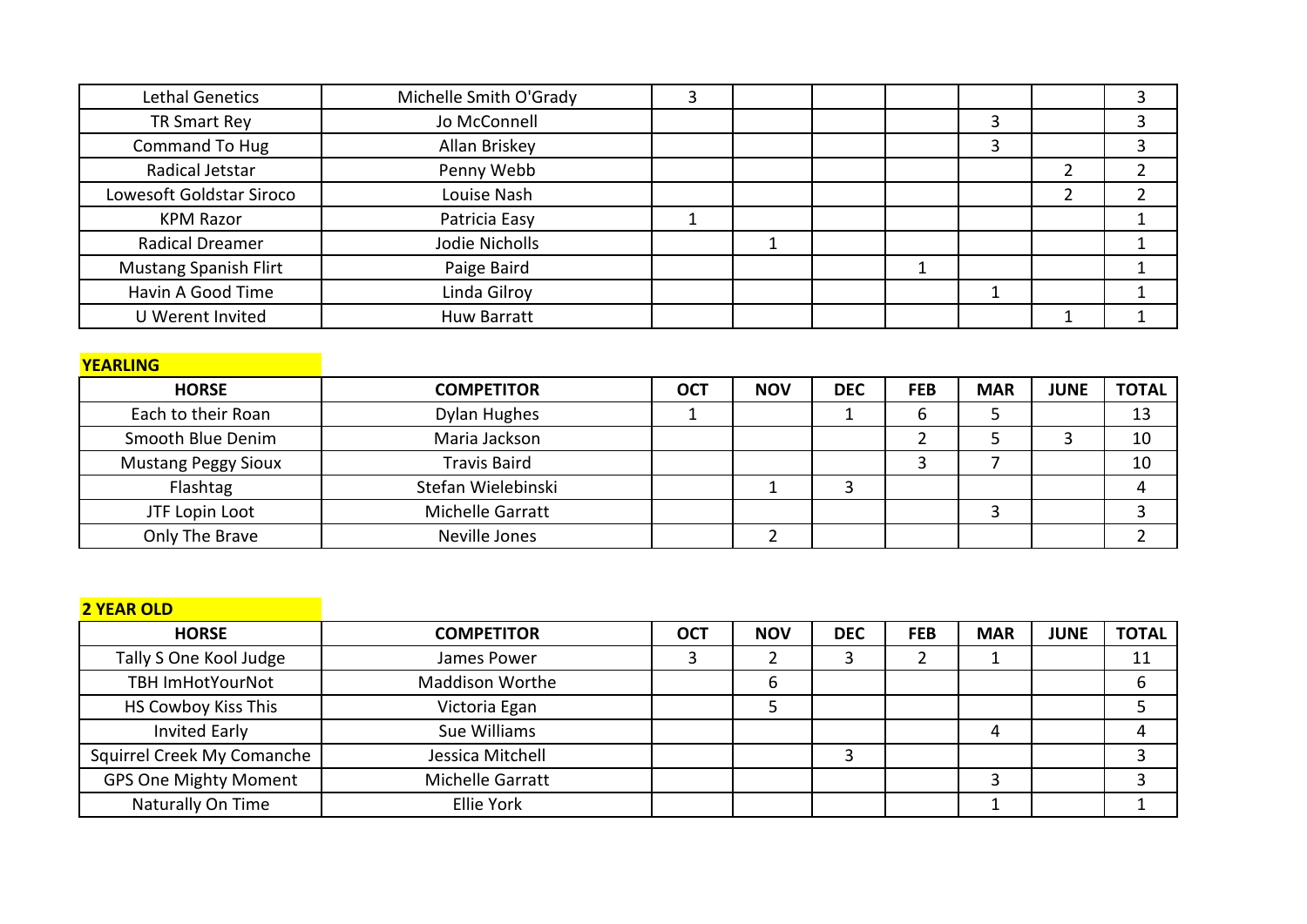| <b>3 YEAR OLD</b>          |                           |                |                |                |                |                |                |                |
|----------------------------|---------------------------|----------------|----------------|----------------|----------------|----------------|----------------|----------------|
| <b>HORSE</b>               | <b>COMPETITOR</b>         | <b>OCT</b>     | <b>NOV</b>     | <b>DEC</b>     | <b>FEB</b>     | <b>MAR</b>     | <b>JUNE</b>    | <b>TOTAL</b>   |
| Mustang Just Talkin To Ya  | <b>Travis Baird</b>       |                |                |                | $\mathbf{1}$   |                |                | 1              |
|                            |                           |                |                |                |                |                |                |                |
| <b>ENGLISH HORSE</b>       |                           |                |                |                |                |                |                |                |
| <b>HORSE</b>               | <b>COMPETITOR</b>         | <b>OCT</b>     | <b>NOV</b>     | <b>DEC</b>     | <b>FEB</b>     | <b>MAR</b>     | <b>JUNE</b>    | <b>TOTAL</b>   |
| Double Oh Krymsum          | Linda Café                | 7              | 14             | 12             |                | 11             |                | 44             |
| <b>QXH Bedazzled</b>       | <b>Trace Paterson</b>     | 6              | $\overline{7}$ | 10             | 8              | $\overline{7}$ |                | 38             |
| U Werent Invited           | Kiara LeCerf              | $\overline{2}$ | 6              | $\overline{2}$ | 4              | 6              | $\overline{7}$ | 27             |
| DarkNSultry                | Michelle Bruce/Barb Jones |                | 12             | $\overline{7}$ |                | $\overline{7}$ |                | 26             |
| <b>Tigers Sweet Invite</b> | Stephanie/Debbie Watson   | $\overline{2}$ | 4              | $\mathbf{1}$   | $2^{\circ}$    | 15             |                | 24             |
| <b>Gentle Persuation</b>   | Debbie Baker              | $\overline{2}$ | 4              | 4              |                | 4              | 6              | 20             |
| YB Seeking A Kiss          | <b>Frances Coombes</b>    |                | 4              | 15             |                |                |                | 19             |
| Crumpet                    | <b>Trudie Walker</b>      |                | 5              |                | $\overline{4}$ | $\overline{2}$ | 5              | 16             |
| <b>GPS Whisper</b>         | <b>Allison Cousins</b>    |                | 6              | $\overline{7}$ |                |                |                | 13             |
| Ima Good Krymsun           | Linda Café                |                |                |                |                |                | 10             | 10             |
| <b>Wayouts Royal Gift</b>  | Elizabeth Wagner          |                |                |                | $\overline{2}$ |                | $\overline{7}$ | 9              |
| Each to Their Roan         | <b>Dylan Thomas</b>       | $\mathbf{1}$   |                | 4              | $\overline{3}$ |                |                | 8              |
| Ima Painted Chevy          | Allan Briskey             |                |                |                |                | 8              |                | 8              |
| <b>Lethal Genetics</b>     | Michelle Smith Ogrady     | $\overline{7}$ |                |                |                |                |                | $\overline{7}$ |
| Tally S One Kool Judge     | James Power               | $\mathbf{1}$   | $\mathbf{1}$   | $\overline{2}$ | $\mathbf{1}$   | $\mathbf{1}$   |                | 6              |
| <b>Command To Hug</b>      | <b>Berneice Edwards</b>   |                |                |                |                | 6              |                | 6              |
| DP Born To B Awesome       | <b>Tori Covic</b>         |                |                |                |                | $\overline{4}$ |                | 4              |
| <b>KMP Razor</b>           | Patricia Easey            | $\overline{2}$ | $\mathbf 1$    |                |                |                |                | 3              |
| <b>TBH ImHotYourNot</b>    | <b>Maddison Worthe</b>    |                | 3              |                |                |                |                | 3              |
| Tiger In the Palace        | Michelle Bruce            |                |                |                | $\overline{3}$ |                |                | 3              |
| <b>GPS One Posh Moment</b> | Michelle Garrett          | $\mathbf{1}$   | $\mathbf{1}$   |                |                |                |                | $\overline{2}$ |
| Middle L Madnificent       | Roz Gough                 |                | $\overline{2}$ |                |                |                |                | $\overline{2}$ |
| continued next page        |                           |                |                |                |                |                |                |                |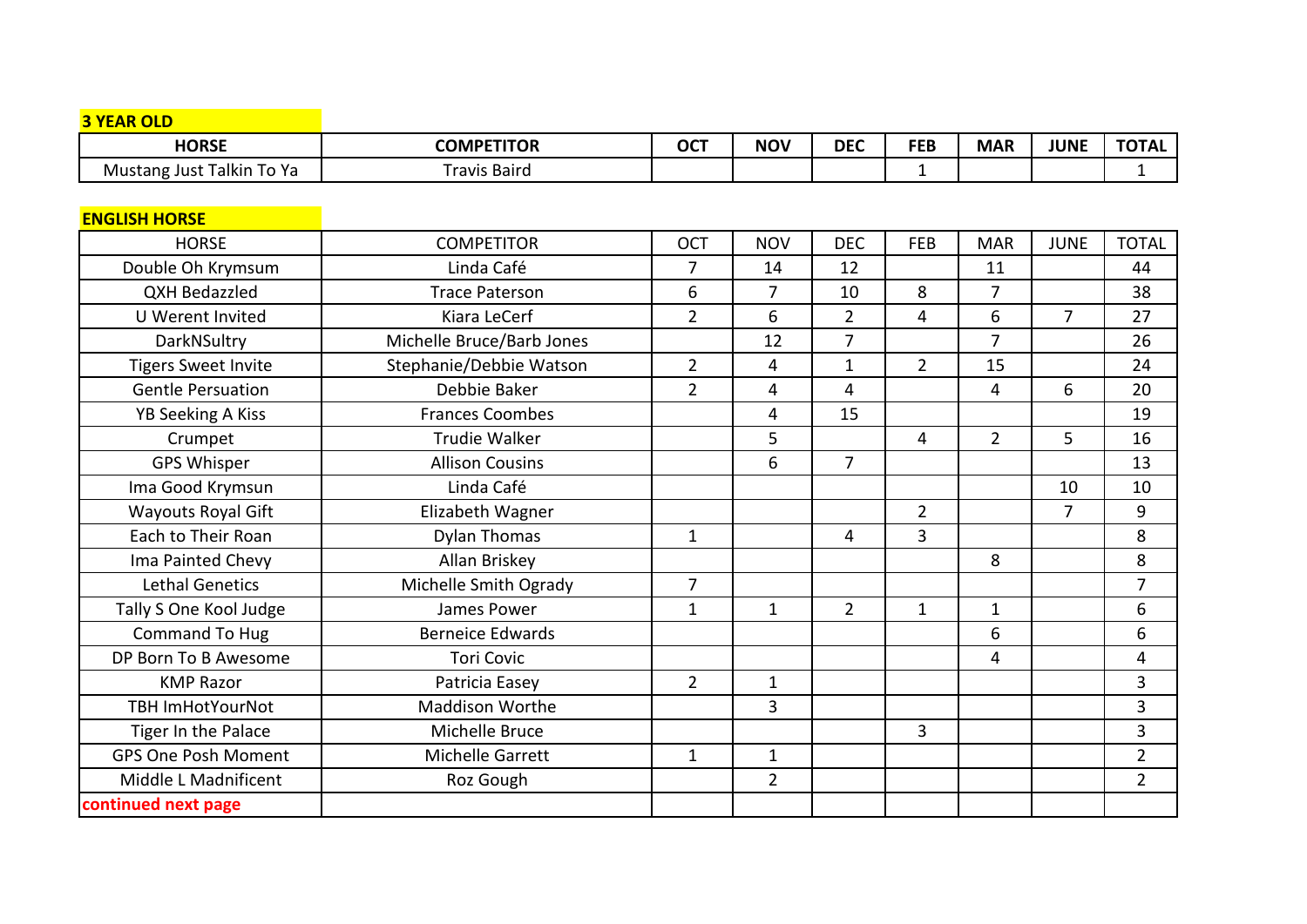| HS Cowboy Kiss This          | Victoria Egan            |  |                |   |   |  |
|------------------------------|--------------------------|--|----------------|---|---|--|
| Silver Spur Bobs Chance      | Natalie Camilleri        |  |                |   |   |  |
| Mandalong Wango              | Dylan Power              |  |                |   | 3 |  |
| Smooth Blue Denim            | Maria Jackson            |  | $\overline{2}$ |   |   |  |
| Middle L Madnificent         | Roslyn Gough             |  | 2              |   |   |  |
| <b>Mustang Spanish Flirt</b> | <b>Travis Baird</b>      |  |                |   |   |  |
| <b>Mustang Peggy Sioux</b>   | <b>Travis Baird</b>      |  |                |   |   |  |
| Metal of Honor               | Lesley Stewart           |  |                | 2 |   |  |
| Only The Brave               | Neville Jones            |  |                |   |   |  |
| <b>Radical Dreamer</b>       | Jodie Nicholls           |  |                |   |   |  |
| Squirrel Creek My Comanche   | <b>Jessical Mitchell</b> |  |                |   |   |  |
| DP Linedancin                | <b>Tracy Foster</b>      |  |                |   |   |  |
| Mustang Just Talkin To Ya    | <b>Travis Baird</b>      |  |                |   |   |  |

|--|

| <b>HORSE</b>              | <b>COMPETITOR</b>       | <b>OCT</b>     | <b>NOV</b> | <b>DEC</b>     | <b>FEB</b> | <b>MAR</b>     | <b>JUNE</b> | <b>TOTAL</b> |
|---------------------------|-------------------------|----------------|------------|----------------|------------|----------------|-------------|--------------|
| Double Oh Krymsum         | Linda Café              | 17             | 15         | 11             |            | 6              |             | 49           |
| Sophisticated Hick        | Sarah Curtis            | 7              | 11         | 9              | 7          | $\overline{2}$ |             | 36           |
| QXH Bedazzled             | <b>Trace Paterson</b>   | 8              | 6          | 6              | 4          | 3              |             | 27           |
| <b>YB Seeking A Kiss</b>  | Frances Coombes         |                | 10         | 9              | 4          |                |             | 23           |
| U Werent Invited          | Kiara Le Cerf           | $\overline{2}$ | 4          |                |            |                | 14          | 20           |
| Silver SpurBobs Chance    | Natalie Camilleri       | 10             | 10         |                |            |                |             | 20           |
| <b>Gentle Persuation</b>  | Debbie Baker            | 5              | 4          | $\overline{2}$ |            |                | 8           | 20           |
| Mornjet Make Me Sum Cash  | Maria Jackson           |                |            |                |            | 4              | 9           | 13           |
| Another Pepto             | <b>Michelle Garrett</b> |                | 3          |                |            | 8              |             | 12           |
| <b>Wayouts Royal Gift</b> | Elizabeth Wagner        |                |            |                | 1          |                | 9           | 10           |
| Cee N Somethin Hot        | Sue Williams            |                |            |                |            | 10             |             | 10           |
| Rat A Tat Tat             | Erin King               |                |            |                |            | $\overline{2}$ |             | 9            |
| Peppys Lil Rebel          | Sandi Webb              |                |            | 9              |            |                |             | 9            |
| continued next page       |                         |                |            |                |            |                |             |              |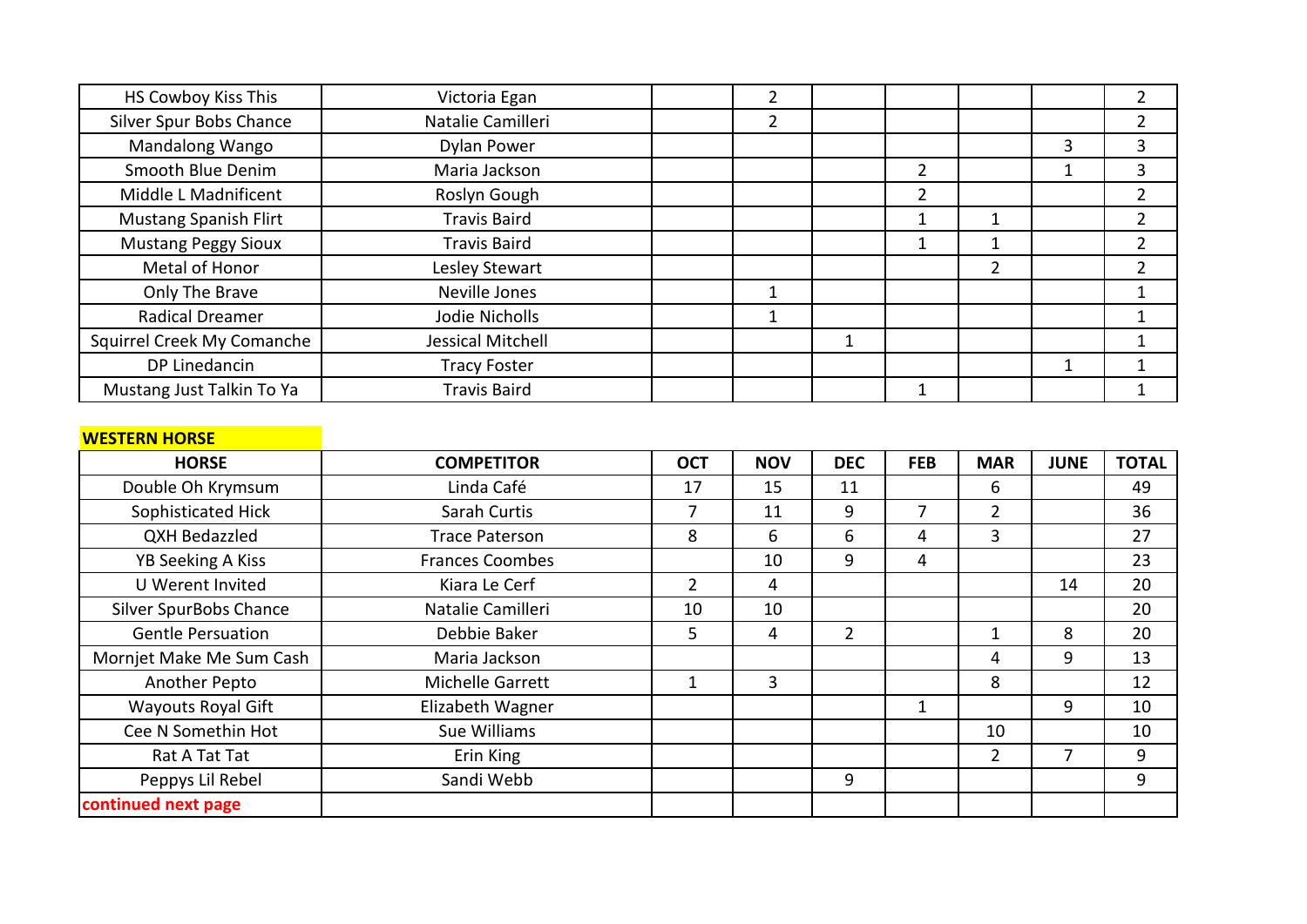| Crumpet                          | <b>Trudie Walker</b> |                |                |              |                |                | 8              | 8              |
|----------------------------------|----------------------|----------------|----------------|--------------|----------------|----------------|----------------|----------------|
| <b>TR Smart Rey</b>              | Jo McConnel          |                |                |              |                | 8              |                | 8              |
| <b>Hicks Spinin Playboy</b>      | Faye Ramsey          |                |                |              |                | 8              |                | 8              |
| Ima Painted Chevy                | Allan Briskey        |                |                |              |                | $\overline{7}$ |                | $\overline{7}$ |
| Command To Hug                   | Leanne McCulloch     |                |                |              |                | $\overline{7}$ |                | $\overline{7}$ |
| GPS Miss D'Or                    | Michelle Garrett     | 3              | $\overline{2}$ |              |                |                |                | 5              |
| Vegas                            | Sophie Cunico        | 5              |                |              |                |                |                | 5              |
| Tiger In the Palace              | Michelle Bruce       |                |                |              | 5              |                |                | 5              |
| Tally S One Kool Judge           | James Power          | $\overline{2}$ | $\mathbf{1}$   | $\mathbf{1}$ | $\mathbf 1$    |                |                | 5              |
| Havin A Good Time                | Linda Gilroy         |                |                |              |                | 5              |                | 5              |
| Radical Jetstar                  | Penny Webb           |                |                | $\mathbf{1}$ |                | $\mathbf{1}$   | $\overline{2}$ | 4              |
| Flashtags                        | Stefan Wielebinski   |                | $\mathbf{1}$   | 3            |                |                |                | 4              |
| Each To Their Roan               | <b>Dylan Hughes</b>  |                |                | 4            |                |                |                | 4              |
| <b>SKS Element Twenty Nine</b>   | <b>Jill Thompson</b> |                |                |              | 4              |                |                | 4              |
| Metal Of Honor                   | Lesley Stewart       |                |                |              | 4              |                |                | 4              |
| Lowesoft Goldstar Siroco         | Louise Nash          |                |                |              |                |                | 4              | 4              |
| Mooredun Smart Lil Chic          | Neil Green           |                |                |              |                | 4              |                | 4              |
| Banjo                            | Diana Piper          |                |                |              |                |                | $\overline{3}$ | $\overline{3}$ |
| My Gunscocked                    | Allan Briskey        | $\overline{3}$ |                |              |                |                |                | 3              |
| Gesta Silver Touch               | Maria Jackson        |                | 3              |              |                |                |                | 3              |
| Reo Park Fancy Mea Dame          | Allan Briskey        |                | $\overline{2}$ | $\mathbf{1}$ |                |                |                | 3              |
| HS Cowboy Kiss This              | Victoria Egan        |                | $\overline{3}$ |              |                |                |                | 3              |
| <b>Trinity Miss Congeniality</b> | Jo McConnell         |                |                |              | 3              |                |                | 3              |
| <b>SKS Twenty Nine</b>           | <b>Jill Thompson</b> |                |                |              | $\overline{3}$ |                |                | 3              |
| Pikachu                          | Kirstie Sullivan     |                |                |              |                | 3              |                | 3              |
| <b>Command To Hug</b>            | Allan Briskey        |                |                |              |                | 3              |                | 3              |
| Moonglade Smoke My Sportz        | Melissa Torbrugge    | $\overline{2}$ |                |              |                |                |                | $\overline{2}$ |
| <b>Astonlee Custom Whiz</b>      | Sandi Webb           | $\overline{2}$ |                |              |                |                |                | $\overline{2}$ |
| <b>TBH ImHotYourNot</b>          | Maddison Worthe      |                | $\overline{2}$ |              |                |                |                | $\overline{2}$ |
| continued next page              |                      |                |                |              |                |                |                |                |